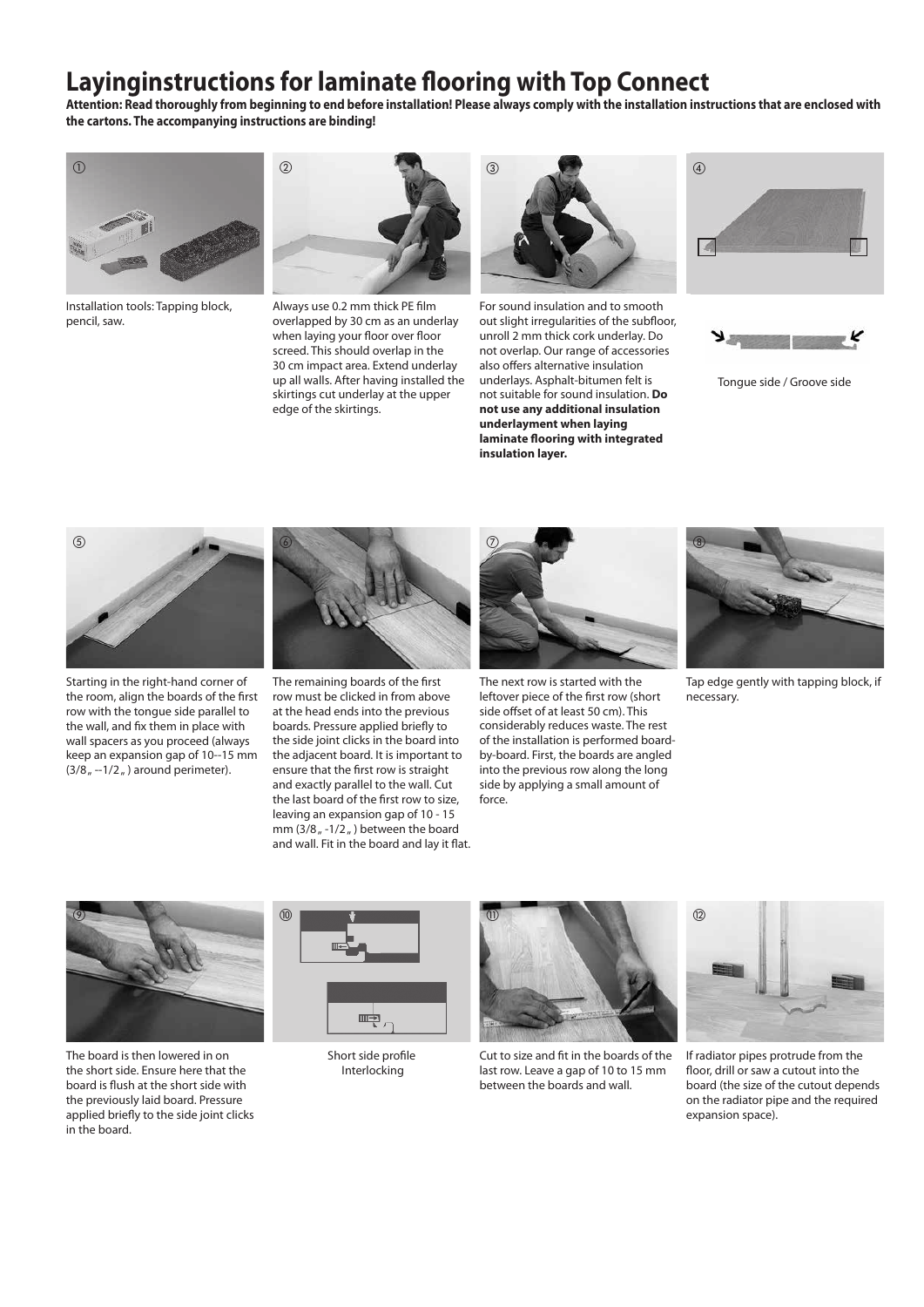

In doorways, mount a suitable moulding system to ensure the necessary expansion space. This also applies if the same floor is to be laid in the adjoining room. In this case, a transition moulding should be used for covering the required expansion gap.



Leave an expansion space of approx. 5 mm between the board and the base of the moulding. As a rule, a fine saw must be used to cut a gap the thickness of a board in wooden door frames to allow the laminate floor to expand. Be sure to remove all distance spacers once all boards are laid. Fasten skirtings (with or without clip system) to the walls -- that´s it.



To unlock the boards, you can slide them in parallel.